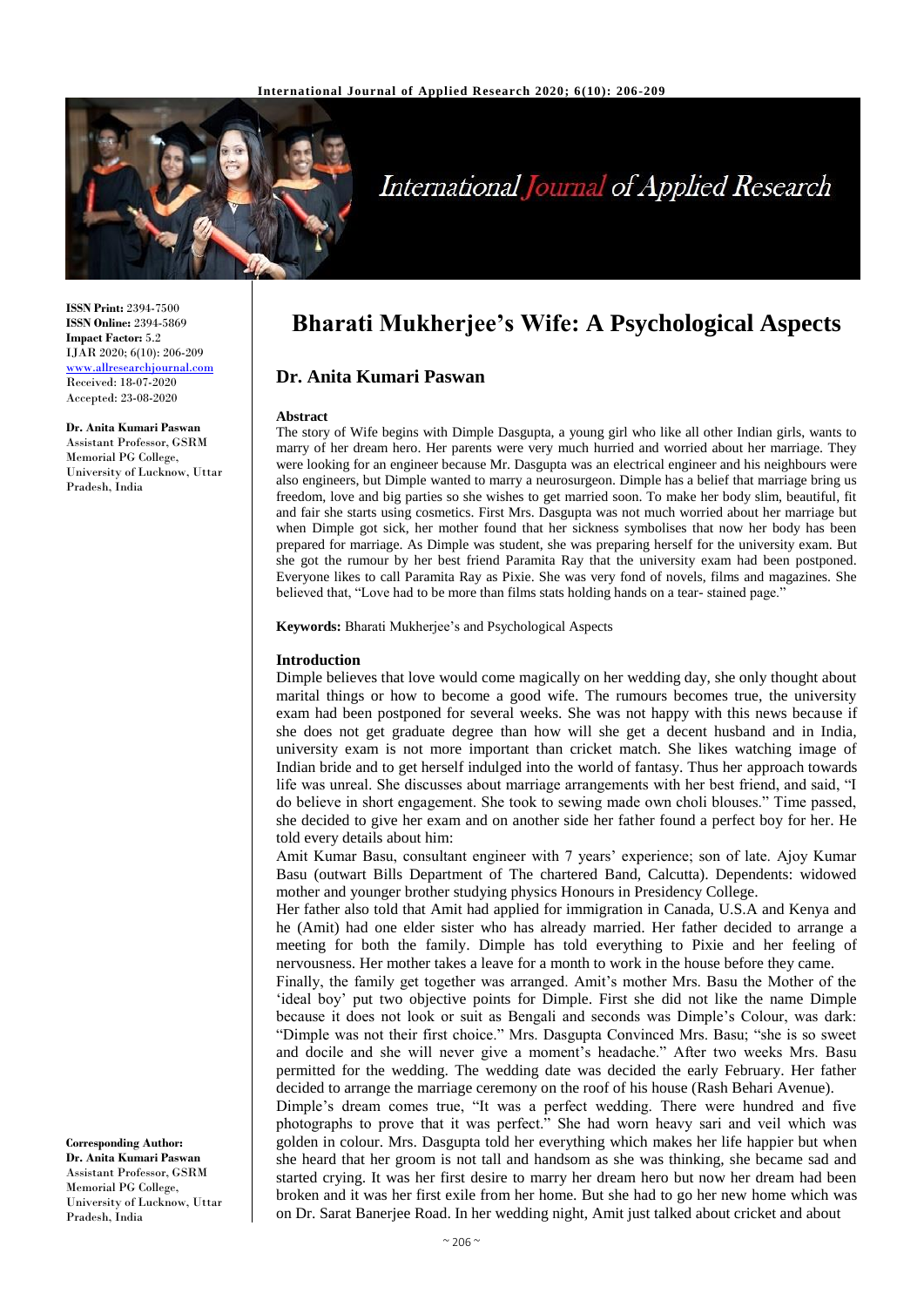His immigration letter which can come anytime. Dimple pretended to show that she was very happy but she was afraid to live outside country. Amit told that his mother did not like her name Dimple and she wanted to call her Nandini. Even Amit also wanted to call her Nandini. For him there is nothing in a name. But for Dimple her name was everything and she did not want to change because it was given by her parents and it was her own identity.

Dimple was not happy with her marriage because it was totally different from her dream. In Amit's home, she resents for basic amenities and most important was freedom. She blamed her father who did not tell her about small house without water or light and so on. She feels the pinch of being deceived by light itself. She had no sense of belongingness to her new home. She hates her in-laws and Amit also. Although she always tried to imitate him, she started wearing bright colour so she could please him, she had tried everything to make her mother in law happy but Mrs. Basu was not happy with her name and looks. Dimple becomes habitual of her name, 'Nandini'. She was so stressed, and likes to talk with herself in front of the mirror. She thought, "Happy people did not talk to themselves and happy people did not pretend that they had not been talking to themselves."

One day, Dimple was shocked to listen that Amit wanted to marry a tall and slim girl. She could not realized or understand him. So both of them were not perfect for each other. He also expressed his desire that the girl should be convent educated and fluent in English. Dimple could not do anything except standing and listening. She feels herself alone and sad, this was also one of the reason of her frustrated mind. Now she had started to make her body slim. She decided to take basic lessons of spoken English, she starts reading newspaper, magazines, especially about the topic- 'marriage'. Dimple hated Dhakuria Lake which was close to her house, she hated it because it was always surrounded by crows, vultures, pariah dogs. Amit loves to targeted them, he throws stone upon them and enjoy it, it shows his childish behaviour. But whenever she watched those things it made her depressed and reminded her wedding day.

Dimple wanted to decorate her room without anybody's interruption and permission. When she got pregnant Amit did everything to makes her happy. Dimple had a habit of taking aspirins when she had headache. Amit was worried because it was not good for the baby. Amit wished to have a boy and he wanted to make him a good doctor. But Dimple did not care about his happiness. As she thought, "She hated all the Basu; her body swelled violently with unvented hate. In her daydreams, neurosurgeons gave way to sinister abortionists, men with broken teeth and dirty fingers, who dug into her body in a dark, suburbangarge." Dimple did not like to do anything which was said by the Basu's for her, "Sleeping was worse than staying awake." Dimple feels happy to crush the body of mouse and cockroaches whenever she sees it in the house. Although she is pregnant but she feels relieved. Dimple likes to share everything with her best friend Pixie. Dimple was astonished to watch her new look. She got the job in All India Radio, she becomes working woman. Dimple also had a desire of perfect life as Pixie had. Dimple thought, "how perfect life would be if she could have a job like Pixie's and a telephone in her office, and hair styled at Eve's a boss to frown at her through the glass." She had a habit of making fake stories. Amit did not

like to listen it because he knows that these stories are related to her childhood memory or story. Amit was focusing on immigration and spends most of the time in writing applications, letters and drinking so many cups of tea.

When Dimple lost her baby because of her undesirable behaviour, Amit got hurt, he cried, "It was going to be a boy! I was going to teach him cricket! This must be a bad omen!" This was very sad for Amit, but finally, he heard the good news of immigration from the United States. Mrs. Basu feels sad because she would have been died before they come back. Before going to America Amit had a problem to live in America because he had no place to live and no job. So he wrote a letter to his friend Jyoti Sen. Who can arrange a room for both of them. Jyoti was his roommate at the Institute of Technology apartment. He will share the room until Amit could not find a good job. Dimple starts thinking about the way to manage to live with new person? "She had to learn to please him in new ways." Dimple did not want this unwanted child of Amit. She had tried everything to take out this foetus in her body.

America was also divided in racism; she thought if she got to close them, they may shoot or killed her. It created fear into her mind towards Americans. Both Jyoti and Amit decided to go to a party which was organized by Vinod Khanna. It was very big party where Men were in clean shaving look and women were in lots of gold. People only asked her about their arrival and what kind of job her husband do. But her answer does not matter for them, she was very sad in the happy environment. She understood that nobody was interested to listen to her words.

Meena was doing all the house hold works even she was pregnant. Dimple spends most of her time watching T.V, especially Captain Kangaroo. Day by day Amit got annoyed because nobody recognized his intelligence and gave respect to him. Dimple loved watching television, she watch complicated life of women, murdered, trial, death etc. She had learnt only the way of American life, how they behave, how they dressed but she had never learnt that how to make friends, especially with Archana. Dimple likes to read about scary and dead things. Through watching television and reading magazines she found that, "Discover your own grand passion and indulge it to excess. Then simplify the rest, throw out, be ruthless. That's the secret to happiness."

Now Dimple does not like to live in Sen's apartment anymore. She hated everything which was related to Sen's house and wanted to be free. When Dimple realized that her life is not running according to her way of thinking she started feeling shattered. She wanted her own apartment even she hated Amit and his habits. She hated everything which makes her happy. In New York Amit was living like those nice men who like to do watching T.V, cleaning, decorating etc. Dimple was unable to be friendly with Jyoti and Meena Sen. She hates Amit's friendly behaviour towards them, her main problem was her being single. She wanted from Amit that he should get a good job and after retirement they should have their own house in Ballygunje Park. Dimple was hungry for love, for attention and for respect by the people. Her condition was related to psychological rather than physical

Dimple thought, "Marriage had betrayed her, had not provided all the glittery things she had imagined." She had not got any compliment when she was living in Calcutta but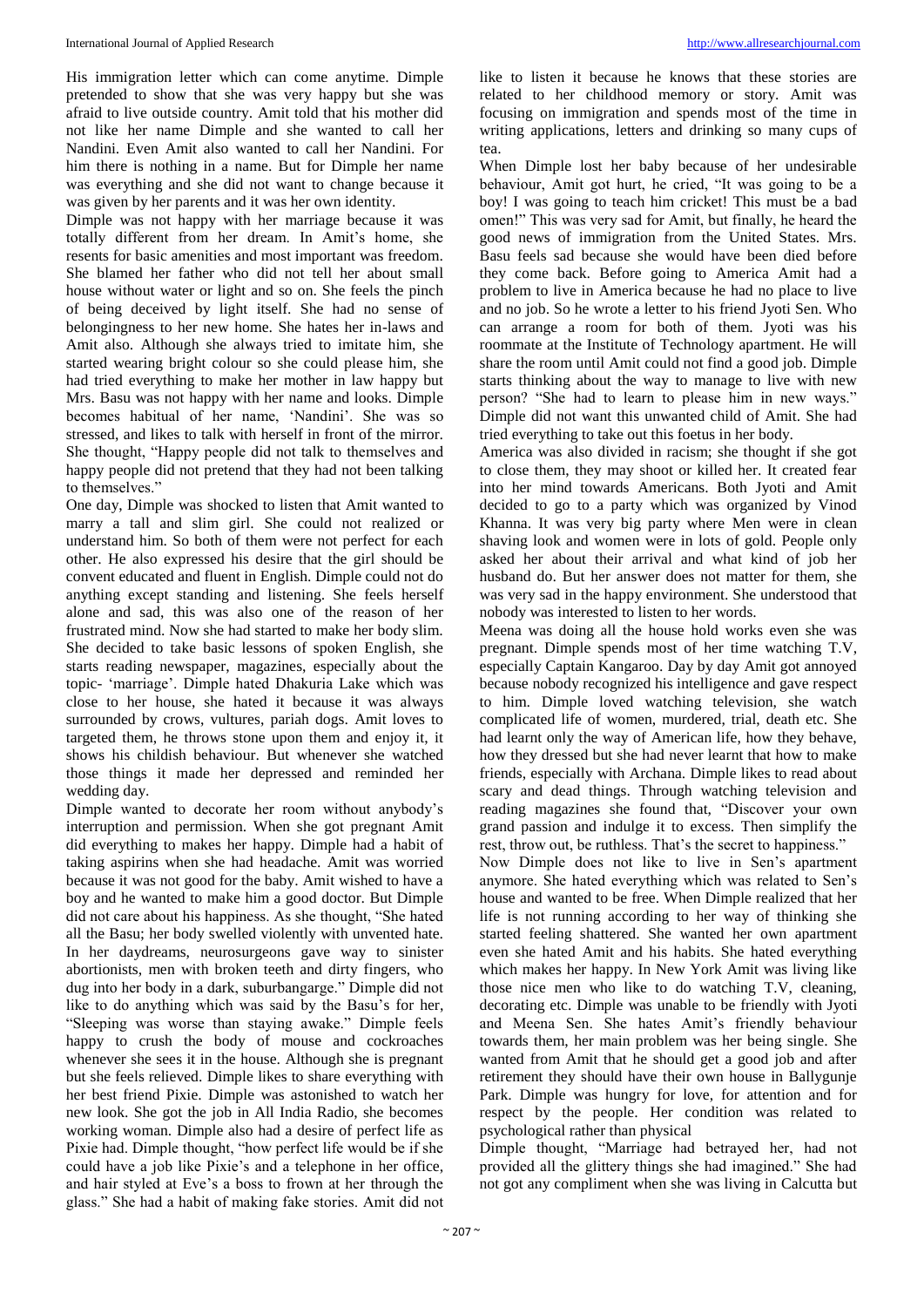when she came to New York she started noticing by the people, like Milt Glasser, who offered drink in the party.

Dimple sleeps nineteen to twenty hour, she just sleeps and thinks about, "Seven ways to commit suicide." In her rest of the time she like to do house hold works like cooking, washing, ironing and listening Amit's frustrated voice about the job interview. To calm the situation between Amit and Dimple, Jyoti had made a plan to go Jones Beach, "So Amit would not brood over his interview." Dimple has not seen the sea before in her life. Now she feels insulted to wear Sari, "Dimple kept seeing herself through Ina's eyes, or rather imagined." Finally Amit got a job, he is changed now. Dimple observed so many new words from his mouth, "Even the Bengali sentences were prepared with American words." Dimple started reading about better homes, gardens, furnished apartments etc. Because it was her dream to have her own house but reading makes her more arrogant. At one side she had Meena for doing house hold works but another side she breaks those things which she did not like or irritates her. She hated Meena's blue bed sofa, her plastic flowers were she spends her restless night.

Dimple was confused that what actually she wants, she breaks off plastic flowers and another side she feels guilty and crying, she takes those petals into her purse where she kept her important document and jewellery. Dimple was happy to get the new apartment. She was happy to find new place and Amit was also happy and enjoyed his job. Although he kept saying that the job was not challenging for him. Dimple started observing all things in the room.

Amit did not like that Dimple should remain in the house only, although he wants from her that she should do household works like other Indian traditional wife. Amit insists her to make friends and her friends should be Indian not foreigner. He had found four Indians in the same apartment. Dimple had no idea about the American wives, she had no courage to ask anything to them. She started feeling outsider, she did not understand how to manage the situation when she met an American wives or woman anywhere. Dimple's this situation somewhere related to Amit also because he did not give much time to her. There was lack of communication between them. S.P. Swain [3] has commented upon this:

Lack of communication stifles and chokes her voice and disintegrates her sensibility. It takes away the sanity of her mind. She has nightmares of violence, of suicide and of death. She even has the sensation of being raped and killed in her flat.

After coming in a new apartment she stops dreaming about Calcutta but started writing a letter to Pixie only in her imagination. She becomes the fast losing identity. Dimple was aware of the fact that Amit was not the man of her dream. "She wanted to dream of Amit but she knew she would not. Amit did not feed her fantasy life; he was merely the provider of small material comforts."

Dimple heard that Meena's friend died due to burning. Meena thought, she had committed suicide. This kind of suicide was one of the seven types of suicides which Dimple had thought. But Amit thought, it was not suicide, just an accident, "You woman are always so melodramatic." He suggest that women should wear cotton Saris in place of synthetic which they were coking, they should take precautions. In her new apartment she was busy to unpacked her suitcase and settle all things. Every day she opened her suitcase and take out new stuffs. It means, she did not take interest in household work and her laziness. She used to wear Marsha's clothes which she had left. In depression she talked to herself as someone is in the room. Everyday Dimple wrote an imaginary letter to Pixie and suggested to come in New York because, "It's really the land of money, honey and opportunity." Dimple wanted to do those things which they both were like to do in Calcutta. She wrote each and everything to her.

Eating, sleeping and dreaming becomes Dimple's daily routine. When she did not sleep she listen various kind of voices which had come from the outside. She was overcome by loneliness which reflects her erratic eating habits. She had just let the rotten food materials accumulate in the kitchen. Her body's reaction was expressed by her eating habits, and starts dreaming that she is ill. Due to this behaviour, one day she cuts Amit's figure with the kitchen knife. She thought Amit was someone else who wanted to kill her so unknowingly she hurt him just to protect herself. She had created the habit of less talking to Amit. She started busy herself more in cooking and reading. She talked to him when she had to give him dinner or lunch etc. On television she likes to watch Khanna bulletin, which Amit hates.

Dimple found the news through her mother's letter that Pixie had married to a fifty- three year old movie star. Her parents were so angry because their son- in-low looks father rather than husband. Dimple's mother blamed her parents who permitted her to take a job like that. Pixie was doing all the things which Dimple wanted to do even it may be her dream.

Dimple feels shame and awkward in front of Ina's American friends, Leni. Dimple keeps busy herself in making coffee or just listening their conversation. Dimple loves her kitchen place where she goes to make tea for Ina and Leni. Apart from Ina and Leni, Milt Glasser also started coming. But during their absence she starts inventing more ways to die. She feels scared in the empty apartment. Ina was little different from other women, she had never consoled anyone. Dimple started doing all the things which helped her to forget about fear, "But the panic was still there." She started thinking about Amit also, "But she could not find him anywhere in the apartment, not in the bedroom closed which his new and \$140 American suit and sports coat hung with his two Baskat Ali summer suits, not even in the bathroom where the mirror was still flecked with his shaving cream or toothpaste and the last gab of sandalwood soap that she had brought from Calcutta was melting in a blue plastic soup dish."

Whenever Milt Glasser came in the apartment, his questions create curiosity which makes her scared. She feels bad because she could not give him any satisfactory answer. Milt did not like to listen much about Ina Mullick. Dimple wanted to tell everything to Amit, "But her imagination, inflamed by too many hours in front of the T.V, pictured what might have been."

Amit did not know about their relationship, when he came at home he feels something wrong because Dimple hates everything which she likes before. Now, for her television becomes the, "Voice of madness." She just went into the bedroom and started chanting, "Her nine ways to die. A tenth way eluded her." One day she was trying to freeze herself in the cold but Amit came and saved her. Dimple started fighting and blaming him that, "you want me to die. I know: you're just waiting for me to die." Amit cares for her and tries to help her to come out of the situation. When she